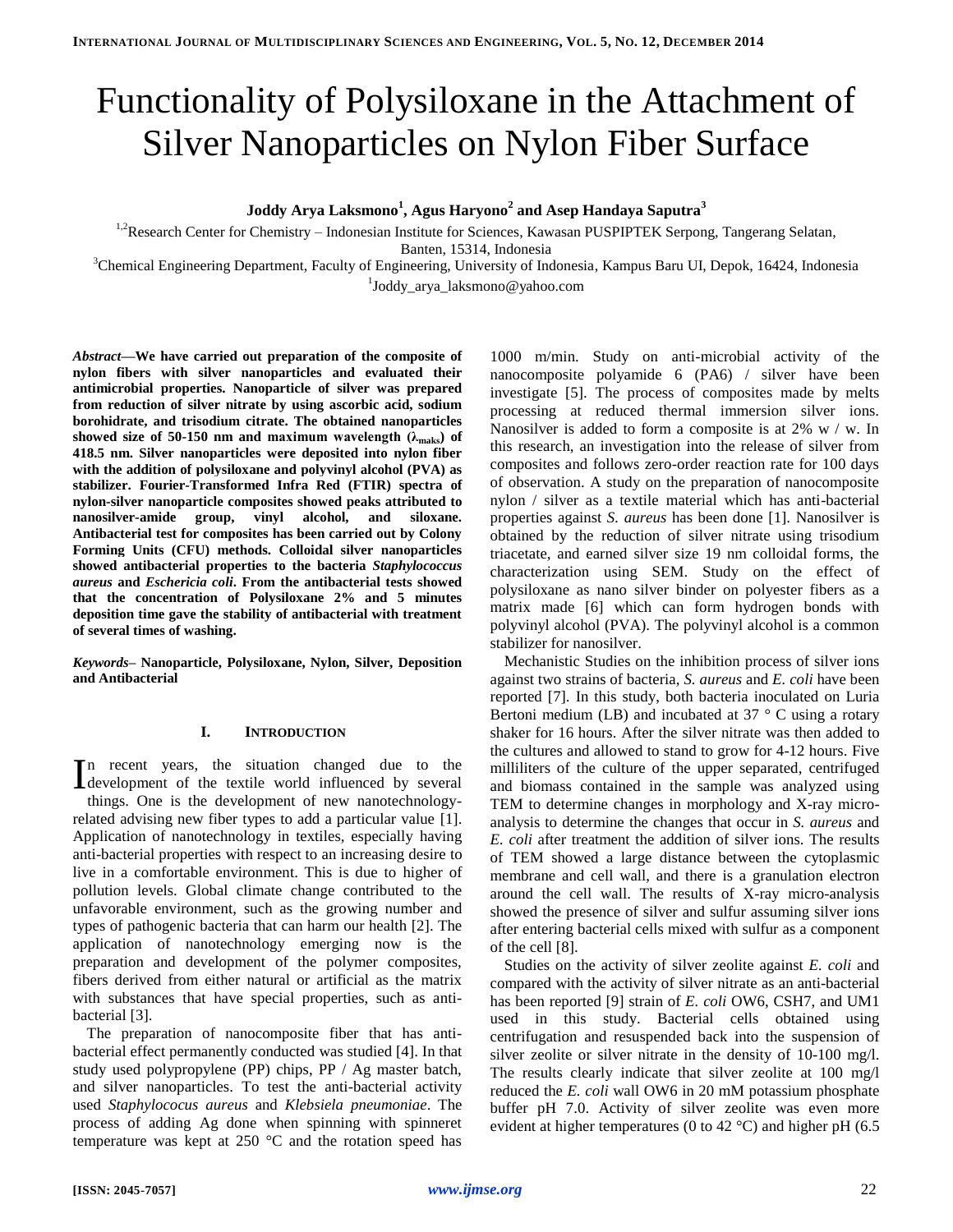to 8.5). As for the strain UM1 CSH7 and look more sensitive to silver zeolite and silver nitrate with the same treatment [7].

Research on the method of one stage in the synthesis of colloidal silver nanoparticles was reported [8]. In this study, reported the existence of the anti-microbial and anti-bacterial properties of silver nanoparticles high on gram-positive bacteria and gram negative bacteria including the methicillin strains such as *S. aureus* multiresistan. Anti-bacterial activity of silver nanoparticles is known is the influence of the size, and silver nanoparticles having a size 25 nm has anti-bacterial activity better. Nanoparticles are compounds toxic to bacterial cells at low concentrations of about 1.69 g / ml Ag [10].

Silver nanoparticles synthesized using Klebsiella pneumoniae and evaluation of the anti-microbial activity against *S. aureus* and *E. coli*. The result showed that with the addition of antibiotics such as penicillin G, amoxicillin, erythromycin, clindamisin, and vancomisin can enhance the anti-microbial activity after the addition of silver nanoparticles against *S. aureus* and *E. coli*. Higher activity demonstrated synergy in mixtures of erythromycin with silver nanoparticles [10]. While the synthesis of silver nanoparticles in the size of 10-15 nm and dose using a more effective influence on microorganisms gram positive and gram negative bacteria has been reported [11]. From these studies concluded that the dose of silver nanoparticles significant effect against gram-negative microorganisms than grampositive [12].

In this study, the preparation of composite with a matrix of polyester fibers and nanosilver as the filler has been done using deposition method with polysiloxane compounds as binding agent. The antibacterial activity of the resulting composites was tested against *Staphylococcus aureus* and *Escherichia coli* by colony forming unit (CFU) method.

#### **II. EXPERIMENTAL**

The research activities are expected to provide products such as nylon-nanosilver composites that have good stability. The stabilization process is done in two stages: firstly, the process of stabilization nanosilver (NS) preparation results with the addition of polyvinyl alcohol (PVA). The secondly is the stabilization of the nanosilver composite nylon fibers with the addition of polysiloxane (PS). The general scheme is illustrated as well,



Fig. 1: Schematic diagram of polysiloxane as binding agent

The hypothesis developed in this study is that many PVA compounds containing hydroxyl group (OH), would include nanosilver particles in order to prevent agglomeration of the particles nanosilver. Polysiloxane compound and nylon fibers have hydrogen atoms in the structure. By doing a particular treatment is expected to form hydrogen bonds among PVA, PS, and nylon fibers. Thus, the composite of polyesternanosilver will have a stronger antibacterial characteristic. Antibacterial mechanism of nanosilver will occur at the contact with the bacteria. PVA surrounding nanosilver will undergo a process of "swelling" when in a state of moisture. The process of "swelling" would lead to the opening of the pores of the PVA coating. Bacteria that are in a humid environment will go through PVA pores formed by the process of "swelling", and will be in contact with nanosilver.

The Composite of nylon-nanosilver was prepared using deposition method. In this process polysiloxane compound was added as a binding agent between silver nanoparticles and nylon fiber. Polysiloxane was varied in various concentrations. Nylon fibers were immersed at room temperature in an aqueous solution containing silver nitrate at a concentration of about 100 ppm. Furthermore nylon separated from the solution and immersed in a hot solution containing 7.2 g/liter NaOH and sodium persulfate, respectively, and then boiled for 1 minute (95-100  $^{\circ}$ C). Nylon removed from the boiling solution, washed with water in a several washing time and then dried.

## **III. RESULT AND DISCUSSION**

Preparation of nano silver was carried out by reducing of  $AgNO<sub>3</sub>$  using reductor agent. The initial phase is dissolving PVA in warm on triple-neck flask. Colloidal silver was prepared by chemical reduction method by Yang Lee and Meisel. Into this solution was dropping a reductor. The solution was stirred strong during the process. The solution was heated until a clear color change (pale yellow) [13].

To strengthen the deposition of silver nanoparticles on the nylon matrix not only rely on physical interaction, but need to be coupled with chemical interactions. A way to create interaction is to give molecular chemical coatings that are able to interact with the -CONH- in nylon, in this case the polysiloxane used as a binder.

#### *A. FTIR Analysis*

FTIR analysis aims to observe the functional group of N - H (amide) derived from nylon fibers, -OH functional groups of PVA compounds and siloxane groups of the polysiloxane compound. Analysis of the functional groups of each compound was conducted to determine that there has been a bond between PVA molecules, molecular polysiloxane and nylon fibers.

Fig. 2 showed a FTIR spectrum analysis for the comparison of composite fibers were added polysiloxane nylon, nylon fiber and nylon fibers were added to the PVA and polysiloxane.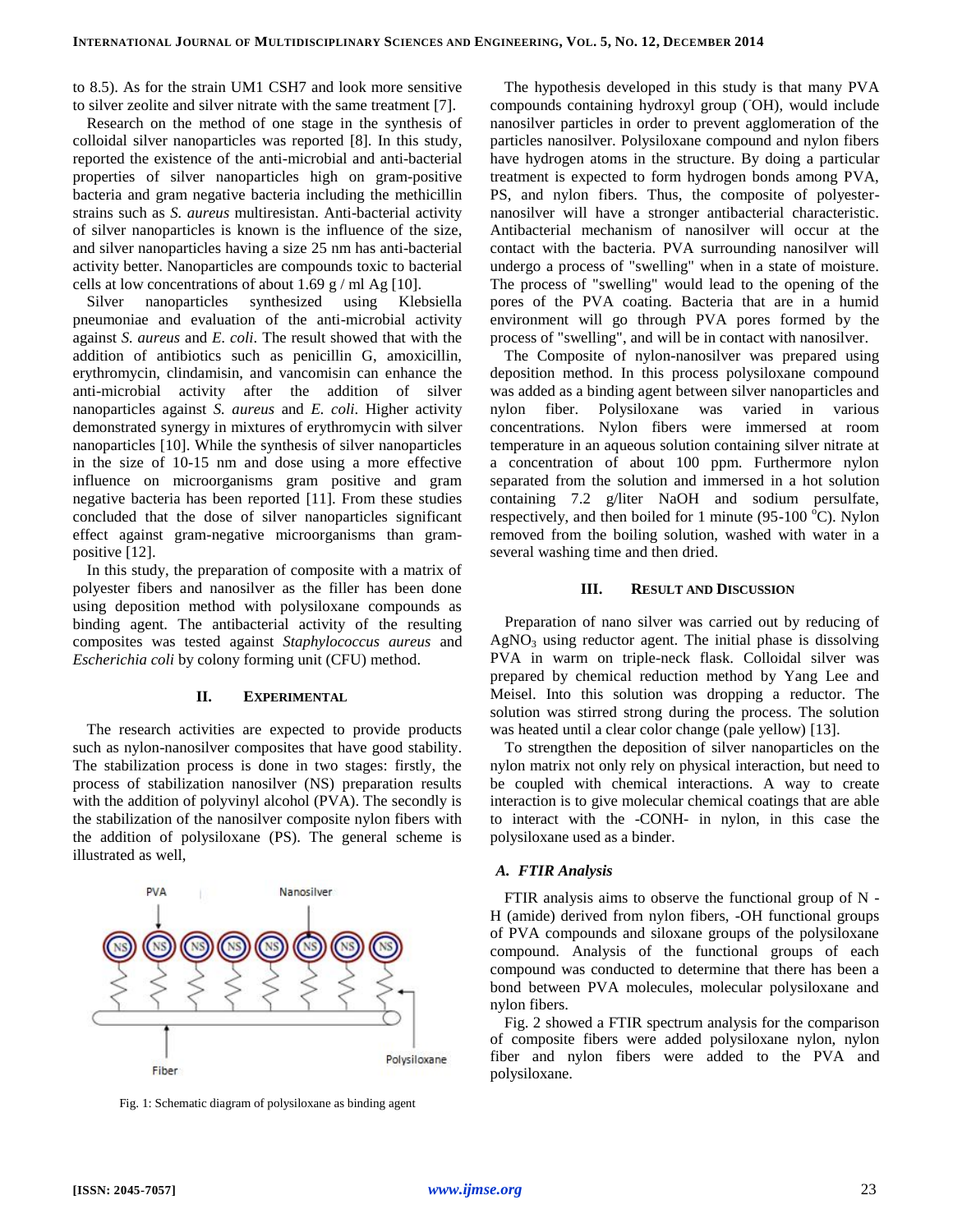

Fig. 2. FTIR spectra for nylon-composite nanosilver as prepared by PVA and polysiloxane, (a) nylon fibers plus polysiloxane, (b) nylon fiber, (c) PVA plus nylon fibers and polysiloxane.

FTIR spectrum analysis for nylon fibers contained absorption peak in the range of wave numbers  $570-580$   $cm^{-1}$ which shows the  $C = O$  of amide in general, peak  $660 - 6950$ cm<sup>-1</sup> which shows the bond NC = O. The bond of C - NH<sub>2</sub> groups absorption wave numbers shown in the 1170 to 1270  $\text{cm}^{-1}$ , whereas the absorption wave numbers 1620  $\text{cm}^{-1}$ specifically shows NH groups, absorption wave numbers 1668  $cm^{-1}$  represents a group  $C = O$  of a primary amide. While the  $NH<sub>2</sub>$  group are shown in absorption wave numbers 3248 –  $3334$  cm<sup>-1</sup>. From the analysis of the FTIR spectra showed that the Fig. 2 (b) is the FTIR spectra for compound forming amide groups.

Fig. 2 (a) shows the results of the analysis of FTIR spectra of nylon fibers that have been added to the polysiloxane. In the absorption wave number 796 cm<sup>-1</sup> and 1259 cm<sup>-1</sup> indicate the presence of Si-C group, whereas the peak  $871 \text{ cm}^{-1}$ showed absorption wave numbers for the Si-H groups. Cluster Si-O-Si absorption wave numbers shown in the range of 1033  $-1109$  cm<sup>-1</sup>. For the absorption peak wave numbers 2056 –  $2125$  cm<sup>-1</sup> represents a group Si-H<sub>3</sub>, whereas in the range of  $2902 - 2960$  cm<sup>-1</sup> represents a group -CH<sub>3</sub>, and the absorption at wave numbers  $3442 - 3512$  cm<sup>-1</sup> represents a group of the  $C = O$  amide. From the results of FTIR analysis showed that the compound was present in the polysiloxane nylon fibers.

Fig. 2 (c) shows the results of the analysis of FTIR spectra for nylon-nanosilver composites that have been added of polysiloxane and PVA. Polyvinyl alcohol is a compound formed from vinyl groups and alcohol. PVA in this case is the stabilizer of the nanosilver particles. Vinyl group  $-CH = CH_2$  is shown in absorption wave number  $3084 \text{ cm}^{-1}$ , while the alcohol -OH group is indicated by the absorption spectrum of wave numbers  $3211 - 3412$  cm<sup>-1</sup>. Comparative analysis of the FTIR spectrum Fig. 2. (a), (b), and (c) show that in Fig 2 (c) is

the spectrum of the fiber nylon composite compound that was added to the polysiloxane and PVA.

## *B. Antibacterial Stability Analysis of Nylon-Nanosilver Fiber Composite*

Antibacterial test was performed by the method of Colony Forming Units (CFU), which count the number of colonies of bacteria that forms on composite samples of nylon-nanosilver. At this stage of the research conducted to determine the effect of the addition of polysiloxane at various concentrations and leaching composite samples for antibacterial activity, and to know the effect of deposition time at various concentrations of polysiloxane in the composite of the antibacterial activity. The Antibacterial test performed against two types of bacteria, the gram-positive (*Staphylococcus aureus*) and gram-negative (*Eschericia coli*). Fig. 3 shows photograph of the antibacterial test results with the colony forming unit method. Colonies of bacteria is shown by the dots / white areas in Fig. 3(a).

Fig. 4 and Fig. 5 show the results of antibacterial tests on nylon-nanosilver composite. It can be seen that nylon without added nanosilver gives the number of colony formation around 100, while number of bacterial colonies produced from the nylon-nanosilver composite only about 20, good both for the *S. aureus* or *E. coli* bacteria. Based on these data, it can be concluded that the composite of polyester-nanosilver does have good antibacterial activity.

From both figures, can be seen that the antibacterial activity of the polyester-nanosilver composites against bacteria *S. aureus* or *E. coli* is relatively stable after 3 times washing treatment. At concentration of 1% polysiloxane, looks likely the number of colonies of bacteria is slightly increased. While at concentration of 2% and 3% the number of colonies that formed relatively stable around 20 colonies.

It also can be seen that the nylon-nanosilver composite has slightly better antibacterial activity against *S. aureus* than *E. coli*. This can be caused by the characteristic of *S. aureus* as a gram-negative group that has only single plasma. Grampositive bacteria such as *Staphylococcus aureus*, common bacterial pathogens in humans, only have a single plasma membrane surrounded by a thick cell wall peptidoglycan form. Approximately 90 percent of the cell wall composed of peptidoglycan, while the rest of the other molecules called teicoic acid. On the other hand, gram-negative bacteria (such as *E. coli*) have a double membrane system in which the membrane pasmanya enveloped by the outer membrane permeable. These bacteria have a thick cell wall in the form of peptidoglycan, which is located between the inner membrane and outer membrane. Thus nanosilver particles more easily perform diffusion on gram-positive bacteria (*S. aureus*) because it has a smaller barrier in which bacterial cells are largely composed by single plasma compared with *E. coli* bacteria.

From Fig. 4 and Fig. 5 it can be seen that the addition of nanosilver particles significantly affect the decrease in both the number of bacterial colonies of *S. aureus* and *E. coli*. Based on the results of previous studies, suggest that nanosilver particles have excellent antibacterial activity against *S. aureus* and *E. coli*. The study shows an increase in antibacterial activity with the increasing concentration of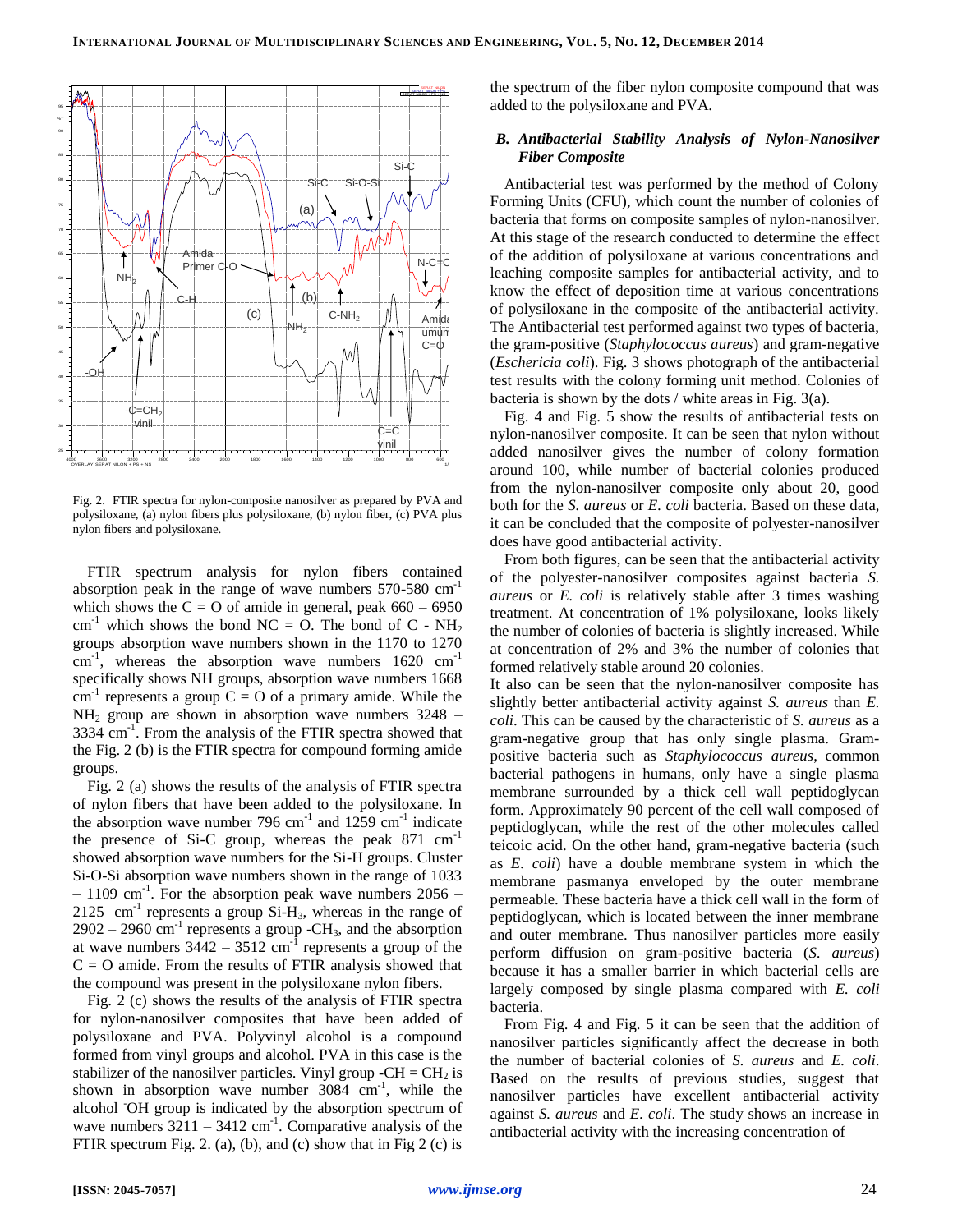

Fig. 3. Visualization of antibacterial test using CFU : (a) nylon fibers without nano-silver, (b) nylon-nanosilver



Fig. 4. Antibacterial test results of nylon-nanosilver composite against *S. aureus*



Fig. 5. Antibacterial test results of nylon-nanosilver composite against *E. coli*.

AgNO<sub>3</sub> as precursors of making colloidal nanosilver. Nanosilver particles are known to have good antibacterial activity because it has a high surface area that allows for excellent contact with microorganisms. During the diffusion process is running, nanosilver closer to the bacterial cell membrane and penetrate into the bacteria. Bacterial cell membranes contain sulfur as its main component. Nanosilver interacts with this protein, and then through interacts with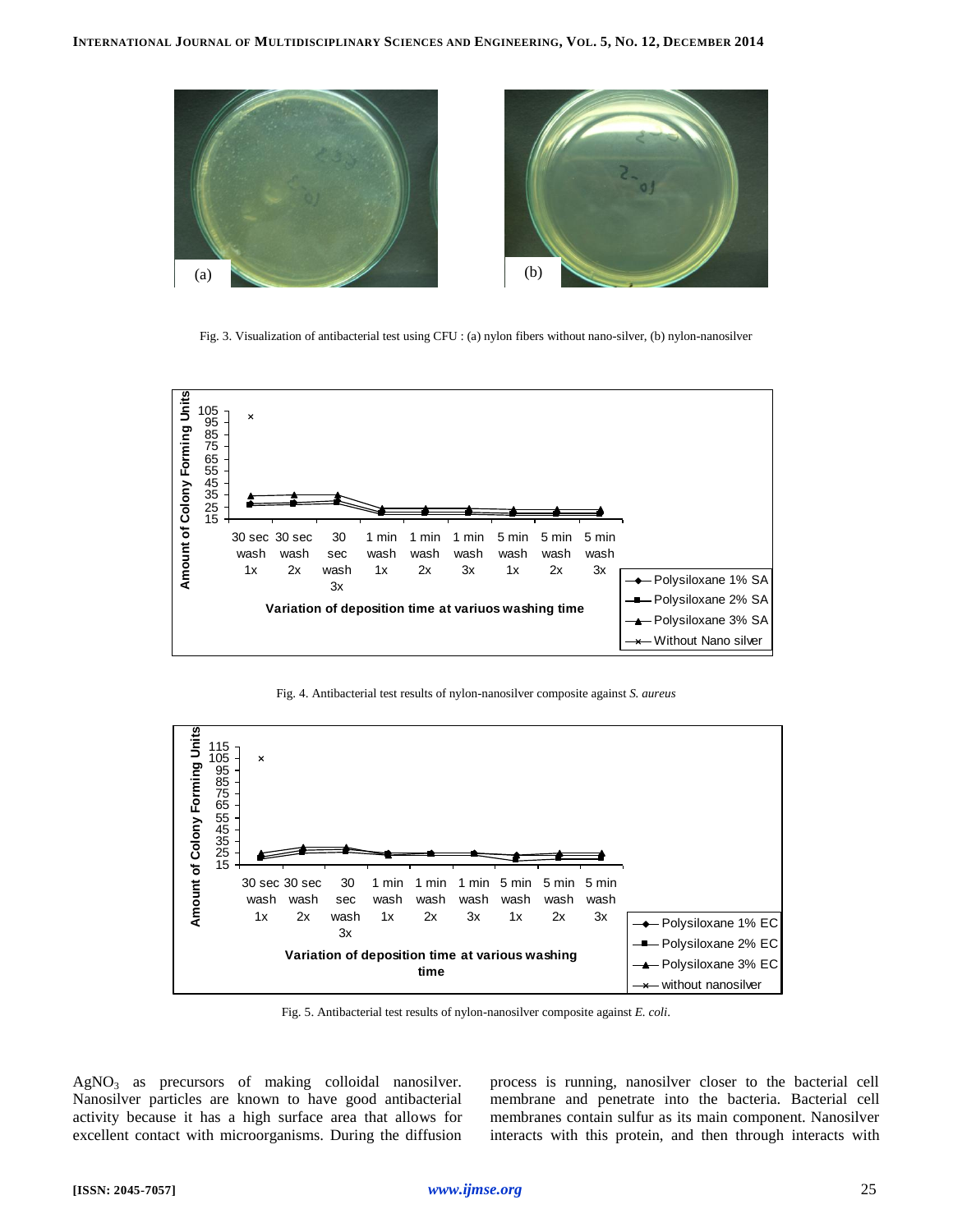phosphorus-containing compounds such as DNA. At the time of nanosilver into the bacterial cell, it causes the formation of regions with low molecular weight in the middle of bacteria region, which serves to protect the bacterial DNA. Furthermore nanosilver performs diffusion and attack bacterial respiratory chain, and eventually it becomes dead bacterial cells [15].

PVA compounds have semi-crystalline and hydrophilic properties. While the polysiloxane compounds tend to have hydrophobic properties (Reis et al., 2006). Therefore, based on this study, the concentration of 3% of polysiloxane is considered optimum to the process of nanosilver particles attachment on nylon fibers. After 3 times washing treatment, the number of visible colonies are relatively stable. From this study it can be concluded that the addition of polysiloxane compounds affect the stability of the antibacterial activity of nylon fiber-nanosilver composite.

## *C. SEM Analysis*

SEM analysis was performed in order to determine the morphology of polyester fibers after being given treatment of nanosilver deposition and washing treatment several times. Fig. 6 and Fig. 7 shows the morphology of composite and silver nanoparticles distribution.

From Fig. 6 and Fig. 7, we can see the structure of the morphological distribution of nanosilver particles on nylon fibers appear uniformly showed no aggregation, but the dispersion of nanosilver particles on nylon fiber is uneven, and the particle size is not the same. This occurred because of the PVA polymer is added to the colloidal nanosilver. PVA nanosilver particles' surrounding the well has not been agitated.

Based on those figures, the nanosilver particles remain attached to the fiber, although nylon has been given washing treatment. This is appropriate with the results of antibacterial tests on nylon fibers-nanosilver composite which showed good antibacterial stability, because the composite still contained with silver nanoparticles although has been washed in several times.



Fig. 6. SEM analysis result of nylon - nanosilver fiber composite



Fig. 7. SEM analysis result of nylon - nanosilver composite

#### **IV. CONCLUSION**

Nylon-nanosilver preparation is successfully carried out by 5 minute deposition with the addition of polysiloxane compound as the binding agent. The results of FTIR analysis identifies the group of amide from nylon fiber, <sup>OH</sup> functional group of PVA compound, and siloxane on the composite. A comparison of spectra wave number absorption of nylonnanosilver composite with polysiloxane and PVA compounds indicates the crosslinking between the fibers, PVA and polysiloxane in the composite.

Antibacterial test results on composite of polyesternanosilver using colony forming units (CFU) showed that the addition of polysiloxane gives good results to antibacterial stability after three washing treatments. The results of SEM analysis of nylon-nanosilver composite also showed that silver nanoparticles are still deposited on the fibers after three times washing treatment.

# **V. ACKNOWLEDGMENT**

Authors would like to say thanks to Research Center for Chemistry – Indonesia Institute of Sciences and Department of Chemical Engineering, University of Indonesia for the laboratory facilities and also to Dr. Arbi from PTBIN BATAN for his effort and fruitful discussion on SEM analysis.

#### **REFERENCES**

- [1] Agus Haryono, Joddy Arya Laksmono, Heri Kresnadi, Eni Suryani, M. Nasir, *Nanokomposit Nilon-Perak Sebagai Serat Antimikroba*, Final Research Report Incentive Program DIKTI – LIPI, Indonesia (2009).
- [2] Jeong, Sung Hoon., Hwang, Yun Hwan., Yi, Sung Chul., *The Effect of Filler Particle Size on the Antibacterial Properties of Compounded Polymer/Silver Fibers,* J. Mat. Sci., **40**, 5413 – 5418 (2005).
- [3] Mahendra, Rai., Yadav, Alka., Gade, Aniket., *Nanoparticles as a New Generation of Antimicrobials,* Biotechnology Advances, **27**, 76 – 83 (2009).
- [4] Yeo, Sang Young., Lee, Hong Joo., Jeong, Sung Hong., *Preparation of Nanocomposite Fibers for Permanent Antibacterial Effect*, J. Mat. Sci., **38**, 2143 – 2147 (2003).